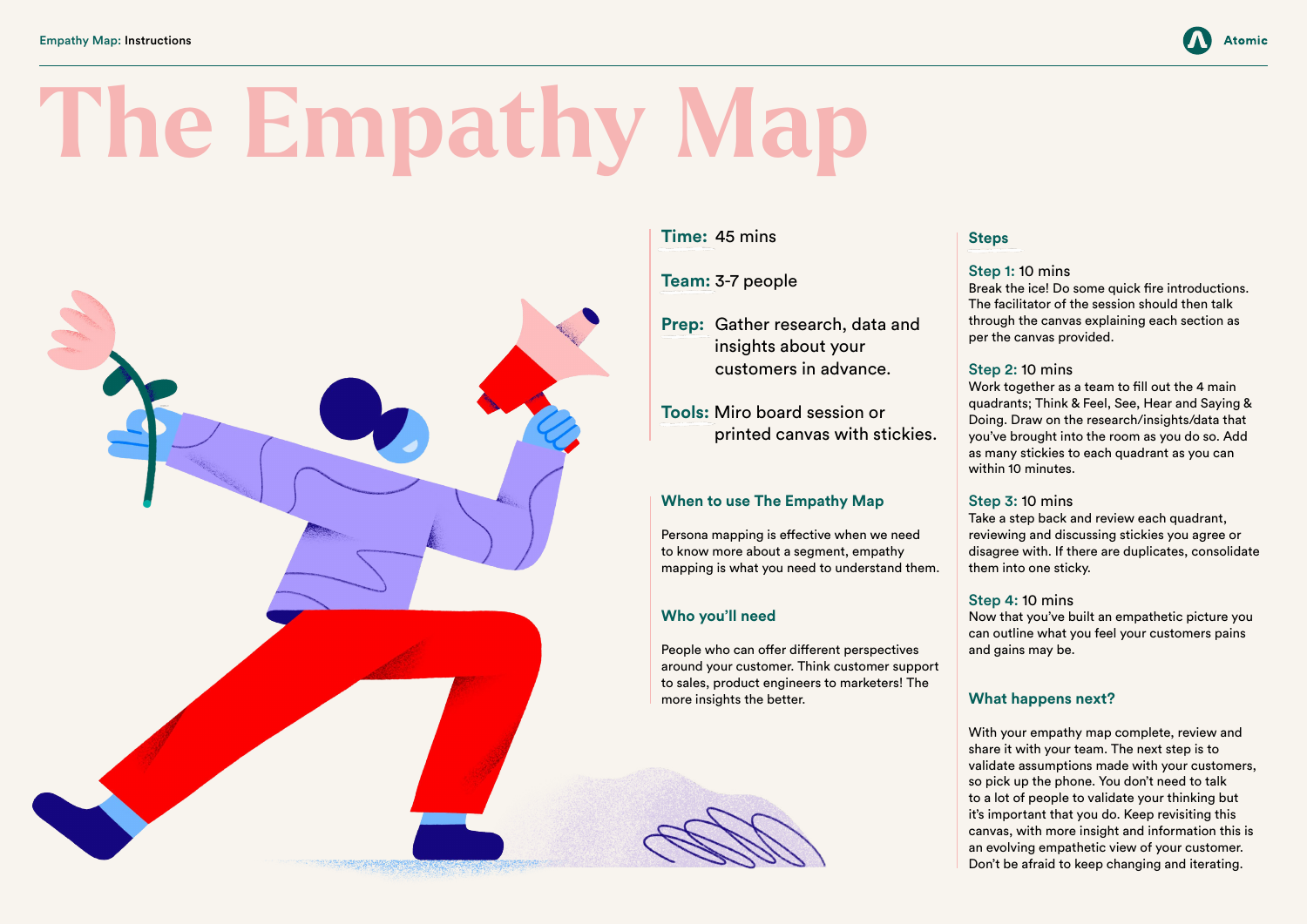# **Pain Gain**

#### Think and feel?

# Say and do?

 $O_{\frac{1}{2}}$ 

Self

What are their hopes & aspirations? What worries them? What best describes their current emotional state?

#### Obstacles & Risks

What are their day to day frustrations? What are their long-term fears? What is their potential loss?

 $\text{Hear?} \longrightarrow$  What are then are then are the matter. Who are their influencers? What are they saying? What other influences are around e.g. media etc?

## What are their biggest goals? What does success look like?



Goals & Desires What would represent a small and large personal gain?



#### Influences

Environment

What do they see their peers doing?

What do they see the market doing?



#### Behaviour

What's their attitude like? How do they deal with problems? How do they present themselves?